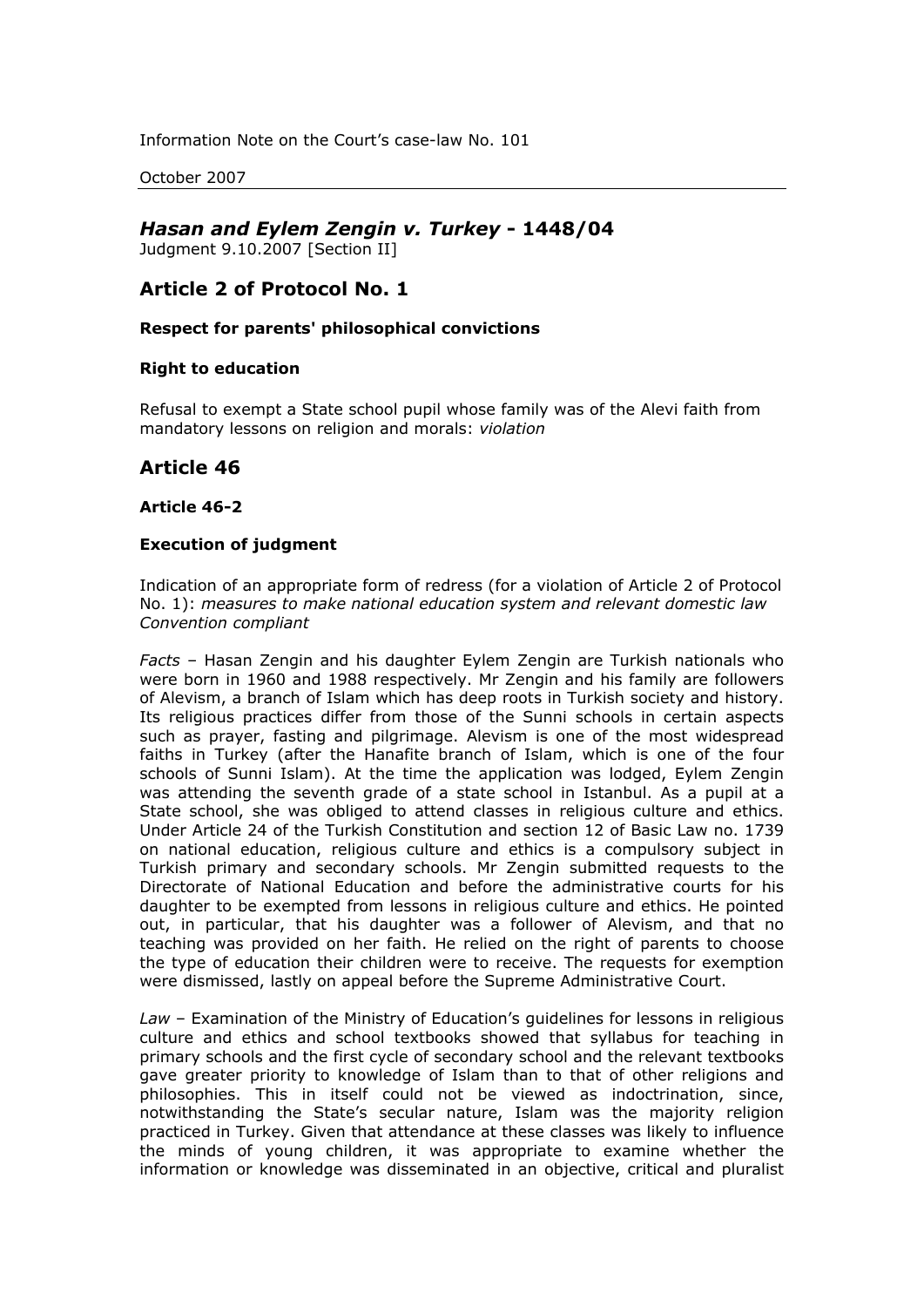manner. The Alevi faith was a religious conviction which had deep roots in Turkish society and history and had features which were particular to it. It was thus distinct from the Sunni understanding of Islam which was taught in schools. The expression "religious convictions", within the meaning of the second sentence of Article 2 of Protocol No. 1, was applicable to this faith. In the "religious culture and morals" lessons, the religious diversity which prevailed in Turkish society was not taken into account. In particular, pupils received no teaching on the confessional or ritual specificities of the Alevi faith, although the proportion of the Turkish population belonging to it was very large. Certain information about the Alevis was taught in the 9th grade, but, in the absence of instruction in the basic elements of this faith in primary and secondary school, this was insufficient to compensate for the shortcomings in the teaching. Accordingly, the instruction provided in the school subject "religious culture and ethics" could not be considered to meet the criteria of objectivity and pluralism, enabling pupils to develop a critical mind with regard to religious matters, nor to respect the religious and philosophical convictions of the parent of a pupil who belonged to the Alevi faith, on the subject of which the syllabus was clearly lacking.

It remained to be established whether appropriate means existed in the Turkish education system to ensure respect for parents' convictions. The class in question was a compulsory subject, but a possibility for exemption had existed since 1990 children of Turkish nationality whose parents belonged to the Christian or Jewish religion, provided they affirmed their adherence to one of those religions. According to the Government, this possibility for exemption could be extended to other convictions if such a request was submitted. Nonetheless, whatever the scope of this exemption, the fact that parents were obliged to inform the school authorities of their religious or philosophical convictions made this an inappropriate means of ensuring respect for their freedom of conviction. In the absence of any clear text, the school authorities always had the option of refusing such requests. In consequence, the exemption procedure was not an appropriate method and did not provide sufficient protection to those parents who could legitimately consider that the subject taught was likely to give rise in their children to a conflict of allegiance between the school and their own values. No possibility for an appropriate choice had been envisaged for the children of parents who had a religious or philosophical conviction other than that of Sunni Islam, where the procedure for exemption was likely to subject those parents to a heavy burden and to the necessity of disclosing their religious or philosophical convictions.

*Conclusion*: violation (unanimously).

Articles 41 and 46 – Damages: finding of a violation sufficient.

The Court concluded that, with regard to religious instruction, by failing to meet the requirements of objectivity and pluralism and to provide an appropriate method for ensuring respect for parents' convictions, the Turkish educational system was inadequate. The violation found originated in a problem related to implementation of the syllabus for religious instruction in Turkey and the absence of appropriate methods for ensuring respect for parents' convictions. In consequence, the Court considered that bringing the Turkish educational system and domestic legislation into conformity with Article 2 of Protocol No. 1 would represent an appropriate form of compensation.

(See also *Folgerø and Others v. Norway* [GC], 15472/02, 29 June 2007, Information Note 98, judgment concerning a country which has a State religion and a State church)